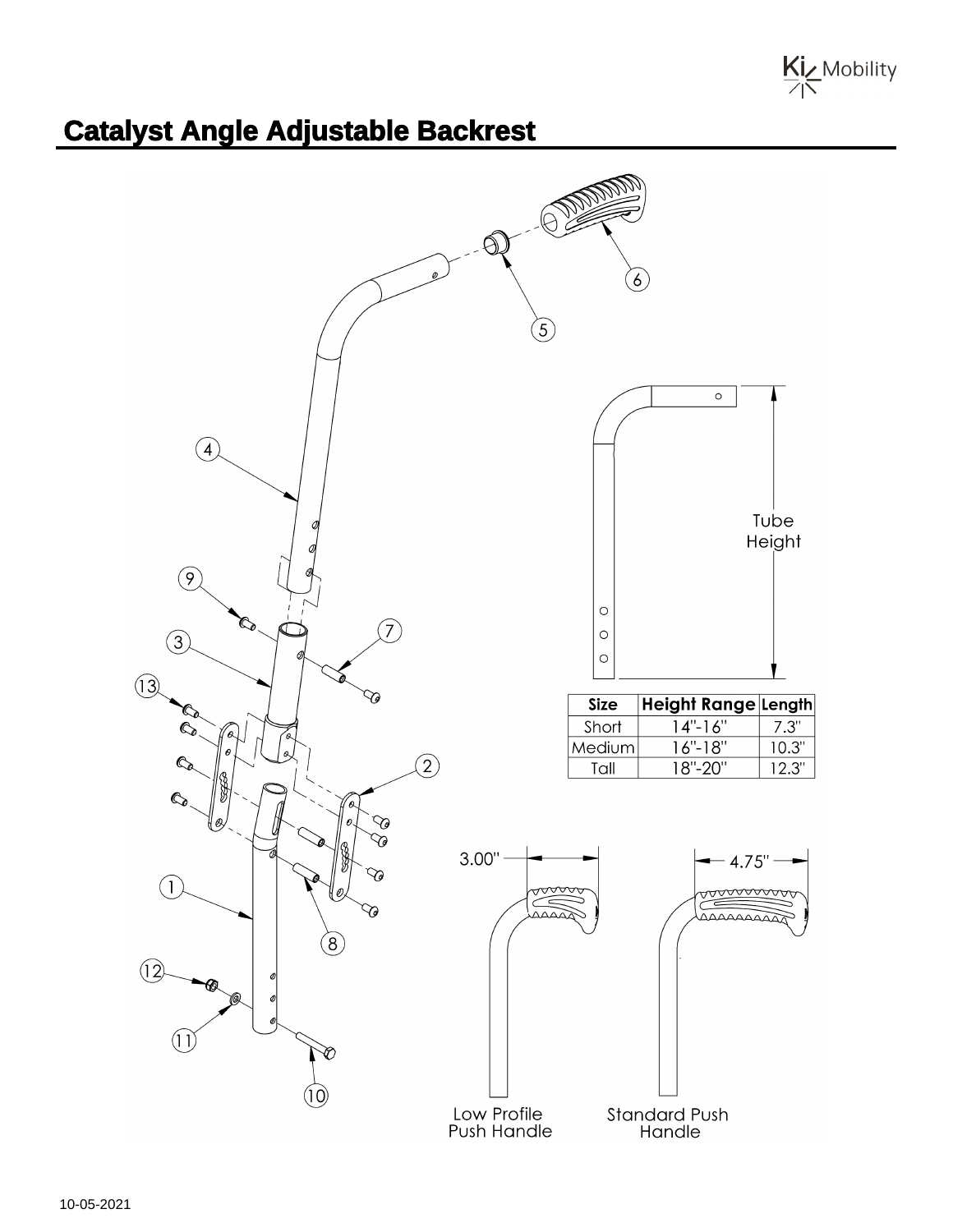| <b>Item Number</b> | <b>Part Number</b> | <b>Description</b>                                                                                                                                                                                                                                             | Quantity       | <b>Retail</b> |
|--------------------|--------------------|----------------------------------------------------------------------------------------------------------------------------------------------------------------------------------------------------------------------------------------------------------------|----------------|---------------|
| $1 - 3, 7 - 13$    | 500031             | Angle Adjustable Back Post Lower Assembly,<br>Catalyst                                                                                                                                                                                                         | 1              | \$113.36      |
| 4a, 5, 6a          | 500032             | Angle Adjustable Back Post Short Upper<br>Assembly with Standard Push Handle<br>Used if drum brake is not present                                                                                                                                              | 1              | \$70.18       |
| 4b, 5, 6a          | 500033             | Angle Adjustable Back Post Medium Upper<br>Assembly with Standard Push Handle<br>Used if drum brake is not present                                                                                                                                             | 1              | \$72.60       |
| 4c, 5, 6a          | 500034             | Angle Adjustable Back Post Tall Upper Assembly<br>with Standard Push Handle<br>Used if drum brake is not present                                                                                                                                               | 1              | \$75.04       |
| 4d, 5, 6a          | 113315             | Backtube Angle Adjustable Upper w/ Push<br>Handle Short with Backcane Extension, Drum<br>Brake, Catalyst 5/VX<br>Used if drum brake is present. To view the backcane<br>extension included in this kit, see the Catalyst 5 or Catalyst<br>5VX Drum Brake page  | 1              | \$48.44       |
| 4e, 5, 6a          | 113308             | Backtube Angle Adjustable Upper w/ Push<br>Handle Medium with Backcane Extension, Drum<br>Brake, Catalyst 5/VX<br>Used if drum brake is present. To view the backcane<br>extension included in this kit, see the Catalyst 5 or Catalyst<br>5VX Drum Brake page | 1              | \$48.44       |
| 4f, 5, 6a          | 113309             | Backtube Angle Adjustable Upper w/ Push<br>Handle Tall with Backcane Extension, Drum<br>Brake, Catalyst 5/VX<br>Used if drum brake is present. To view the backcane<br>extension included in this kit, see the Catalyst 5 or Catalyst<br>5VX Drum Brake page   | 1              | \$48.44       |
| 4a, 5, 6b          | 002755             | Angle Adjustable Back Post Short Upper<br>Assembly with Low Profile Push Handle                                                                                                                                                                                | 1              | \$70.18       |
| 4b, 5, 6b          | 002756             | Angle Adjustable Back Post Medium Upper<br>Assembly with Low Profile Push Handle                                                                                                                                                                               | $\mathbf 1$    | \$72.60       |
| 4c, 5, 6b          | 002757             | Angle Adjustable Back Post Tall Upper Assembly<br>with Low Profile Push Handle                                                                                                                                                                                 | 1              | \$75.04       |
|                    | 000146             | Angle Adjustable Backrest Tube Lower CAT                                                                                                                                                                                                                       | 1              | \$22.55       |
| $\overline{2}$     | 000148             | Angle Adjustable Backrest Mounting Plate CAT                                                                                                                                                                                                                   | $\overline{2}$ | \$8.35        |
| 3                  | 000147             | Angle Adjustable Backrest Housing CAT                                                                                                                                                                                                                          | $\mathbf 1$    | \$104.44      |
| 5                  | 100803             | Tube End Plug 7/8"                                                                                                                                                                                                                                             | 1              | \$1.58        |
| 6a                 | 109433             | Ergo Push Handle Grip 7/8" Standard with<br>Instruction                                                                                                                                                                                                        | 1              | \$7.14        |
| 6 <sub>b</sub>     | 109431             | Ergo Push Handle Grip 7/8" Low Profile with<br>Instruction                                                                                                                                                                                                     | 1              | \$7.14        |
| $\overline{7}$     | 000065             | M6 x 23.68 Threaded Barrel                                                                                                                                                                                                                                     | $\mathbf 1$    | \$4.13        |
| 8                  | 000066             | M6 x 27 Threaded Barrel                                                                                                                                                                                                                                        | $\overline{2}$ | \$4.46        |
| 9                  | 101184             | M6 x 10 BTN SHCS BLKZC w/Patch                                                                                                                                                                                                                                 | $\overline{2}$ | \$1.58        |